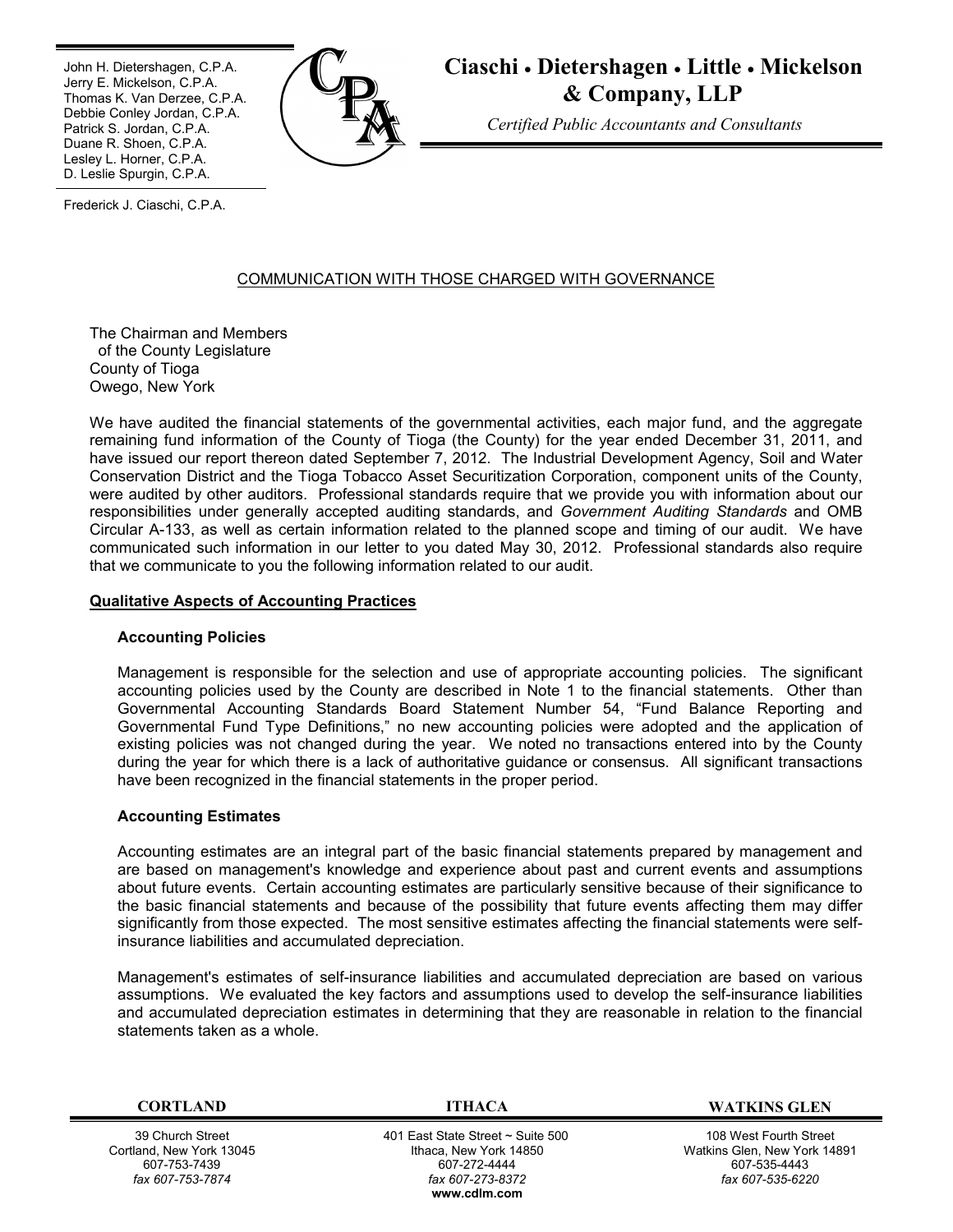# **Disclosures**

Certain financial statement disclosures are particularly sensitive because of their significance to financial statement users. The most sensitive disclosures concern capital assets, debt, and the other postretirement benefits expense and liabilities, the details of which are presented in Notes 2.A.8, 2.B.2 and 2.B.3-2.B.5 of the financial statements.

## **Difficulties Encountered in Performing the Audit**

We encountered no significant difficulties in dealing with management in performing and completing our audit.

## **Corrected and Uncorrected Misstatements**

Professional standards require us to accumulate all known and likely misstatements identified during the audit, other than those that are trivial, and communicate them to the appropriate level of management. Management has corrected all such misstatements. The audit adjustments referred to are described below:

|                  | Capital Fund | Asset | ∟iabilitv       | Fund Balance |
|------------------|--------------|-------|-----------------|--------------|
| Record retainage |              |       | -0-\$172.821 \$ | (172, 821)   |

## **Disagreements with Management**

For purposes of this letter, professional standards define a disagreement with management as a financial accounting, reporting, or auditing matter, whether or not resolved to our satisfaction, that could be significant to the financial statements or the auditor's report. We are pleased to report that no such disagreements arose during the course of our audit.

## **Management Representations**

We have requested certain representations from management that are included in the management representation letter dated September 7, 2012.

## **Management Consultations with Other Independent Accountants**

In some cases, management may decide to consult with other accountants about auditing and accounting matters, similar to obtaining a "second opinion" on certain situations. If a consultation involves application of an accounting principle to the County's financial statements or a determination of the type of auditor's opinion that may be expressed on those statements, our professional standards require the consulting accountant to check with us to determine that the consultant has all the relevant facts. To our knowledge, there were no such consultations with other accountants.

# **Other Information in Documents Containing Audited Financial Statements**

With respect to the supplementary information accompanying the financial statements, we made certain inquiries of management and evaluated the form, content, and methods of preparing the information to determine that the information complies with accounting principles generally accepted in the United States of America, the method of preparing it has not changed from the prior period, and the information is appropriate and complete in relation to our audit of the financial statements. We compared and reconciled the supplementary information to the underlying accounting records used to prepare the financial statements or to the financial statements themselves.

## **Other Audit Matters or Issues**

We generally discuss a variety of matters, including the application of accounting principles and auditing standards, with management each year prior to retention as the County of Tioga's auditors. However, these discussions occurred in the normal course of our professional relationship and our responses were not a condition to our retention.